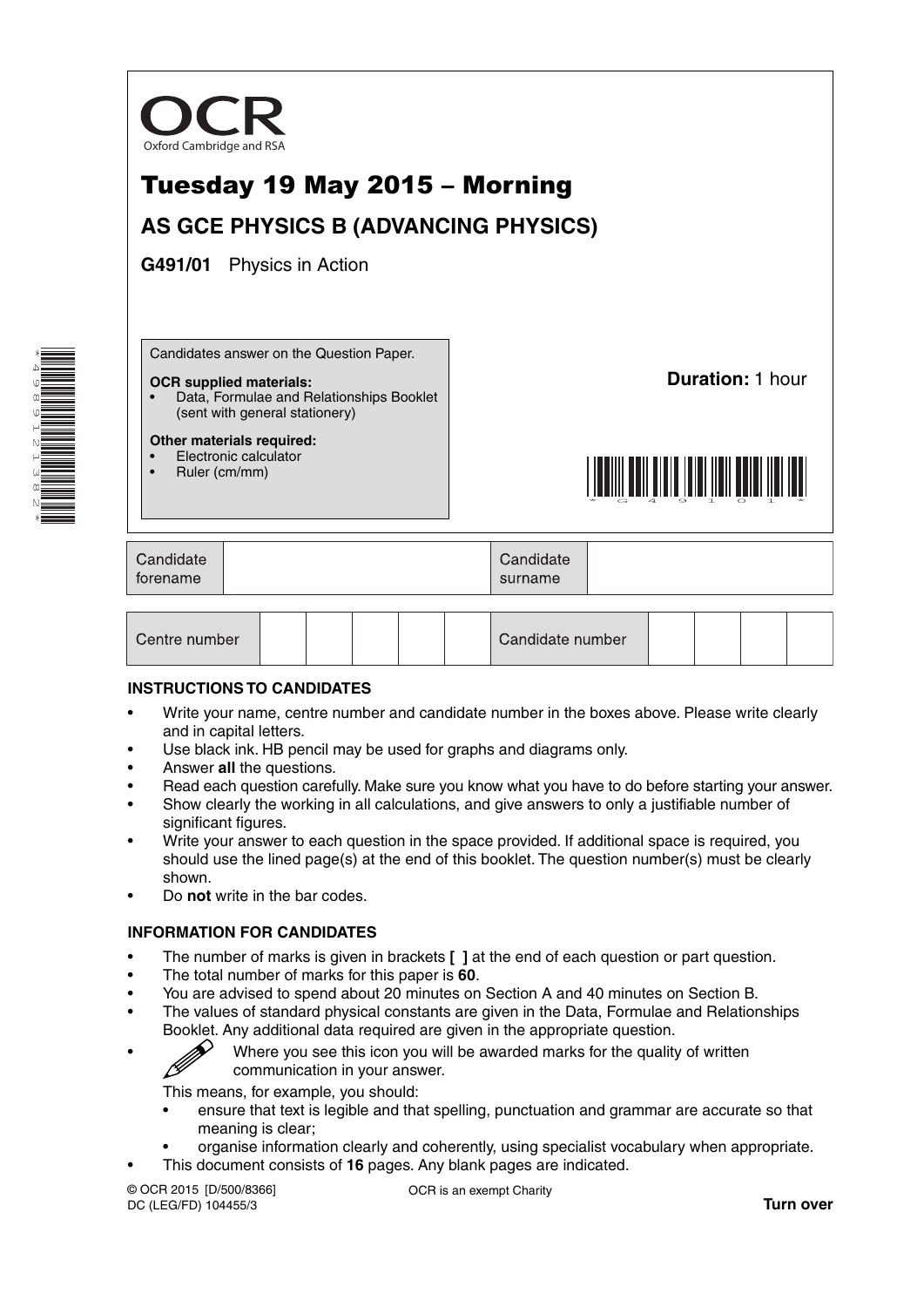**2**

Answer **all** the questions.

# **SECTION A**

**1** Here is a list of electrical units.

|                                                              | As | <b>AV</b> | $AV^{-1}$ $JC^{-1}$ | $V A^{-1}$ |  |
|--------------------------------------------------------------|----|-----------|---------------------|------------|--|
| From the list select the unit that could be used to measure: |    |           |                     |            |  |
| power                                                        |    |           |                     |            |  |
| charge                                                       |    |           |                     |            |  |
| conductance                                                  |    |           |                     |            |  |

**[3]**

**2** The refractive index of a transparent material is 1.7.

Calculate the speed of light in this material.

Give your final answer to an appropriate number of significant figures.

speed of light in vacuum =  $3.0 \times 10^8$  m s<sup>-1</sup>

speed of light in material = ............................................... m s–1 **[2]**

**3** Fig. 3.1 shows a potential divider circuit.



**Fig. 3.1**

Calculate the potential difference (p.d.) across the  $40\Omega$  resistance.

p.d. = ..................................................... V **[2]**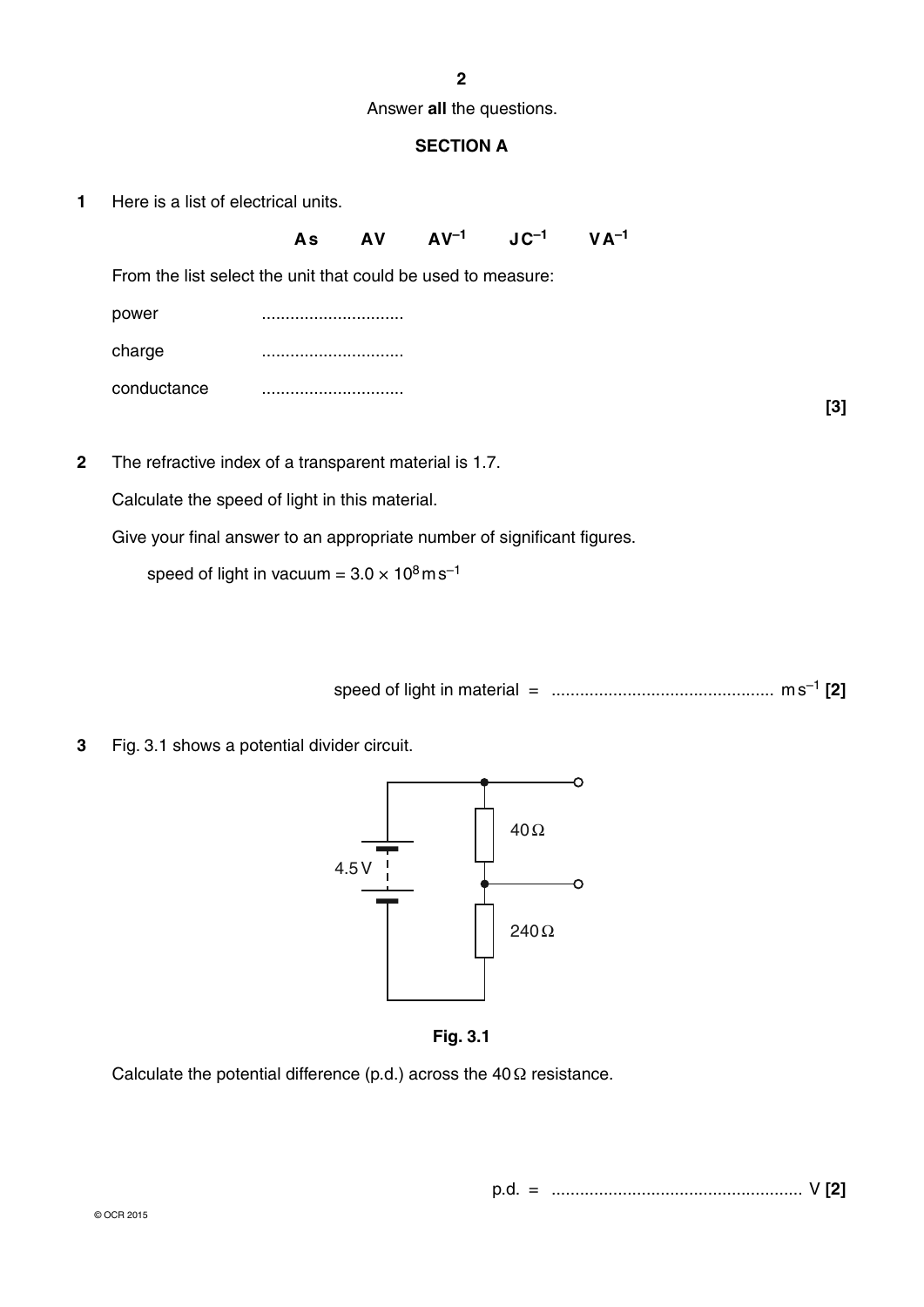**4** Fig. 4.1 shows how the frequency of one chirrup of bird song varies with time.



**Fig. 4.1**

- **(a)** Describe **two** aspects of the frequency variation of the chirrup shown in Fig. 4.1.
	- 1
	- 2

- **[1]**
- **(b)** Estimate the total number of oscillations represented by the frequency variation in Fig. 4.1. Make your method clear.

number of oscillations = .......................................................... **[2]**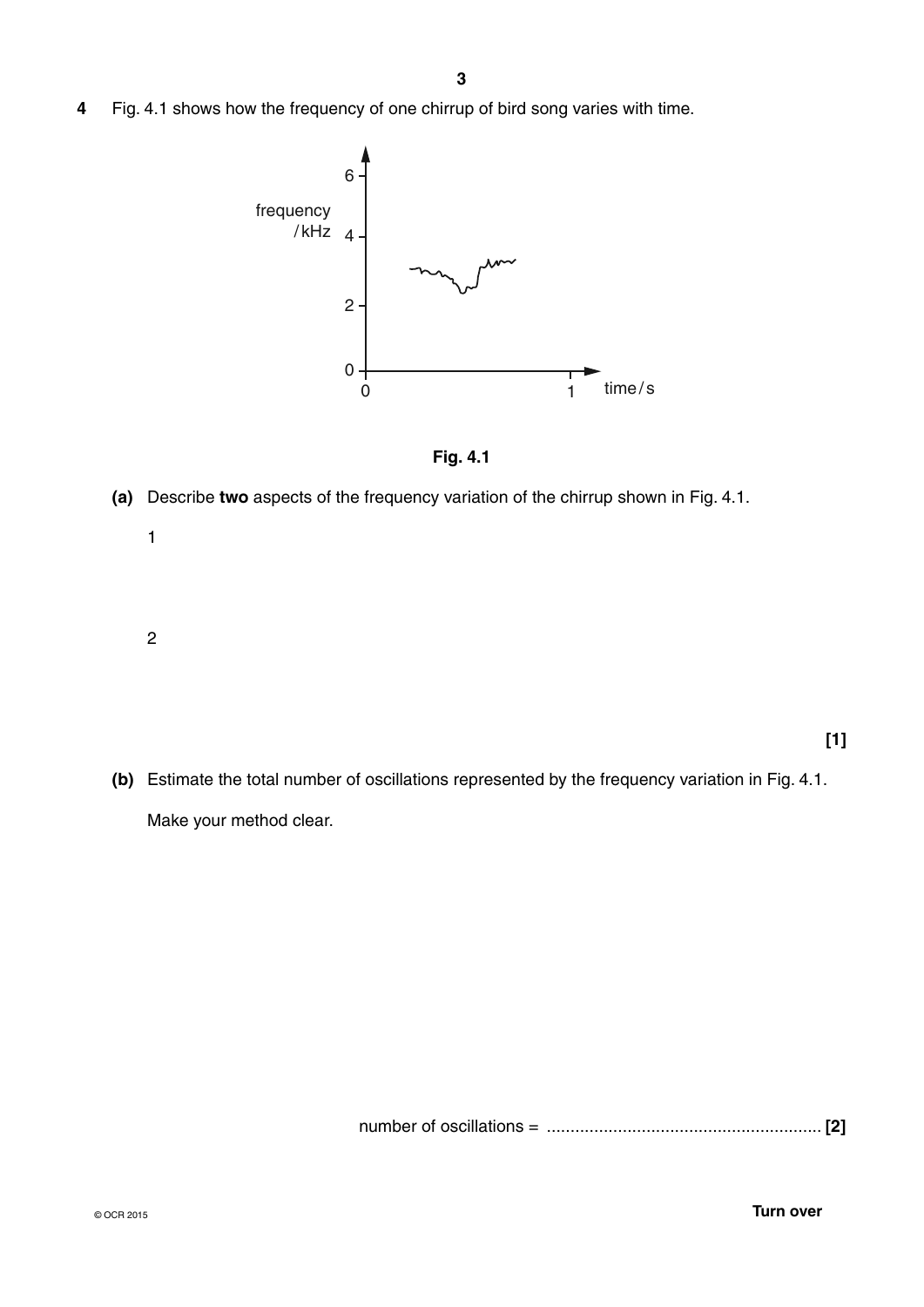**5** Fig. 5.1 compares the frequency range of human speech with that of orchestral music.



**Fig. 5.1**

 **(a)** State how you recognise that the frequency scale is logarithmic.

 **(b)** State the frequency *f* of the loudest sound in orchestral music.

 *f* = ................................................... Hz **[1]**

**[1]**

 **(c)** Calculate the bandwidth for human speech.

bandwidth = ......................................................Hz **[1]**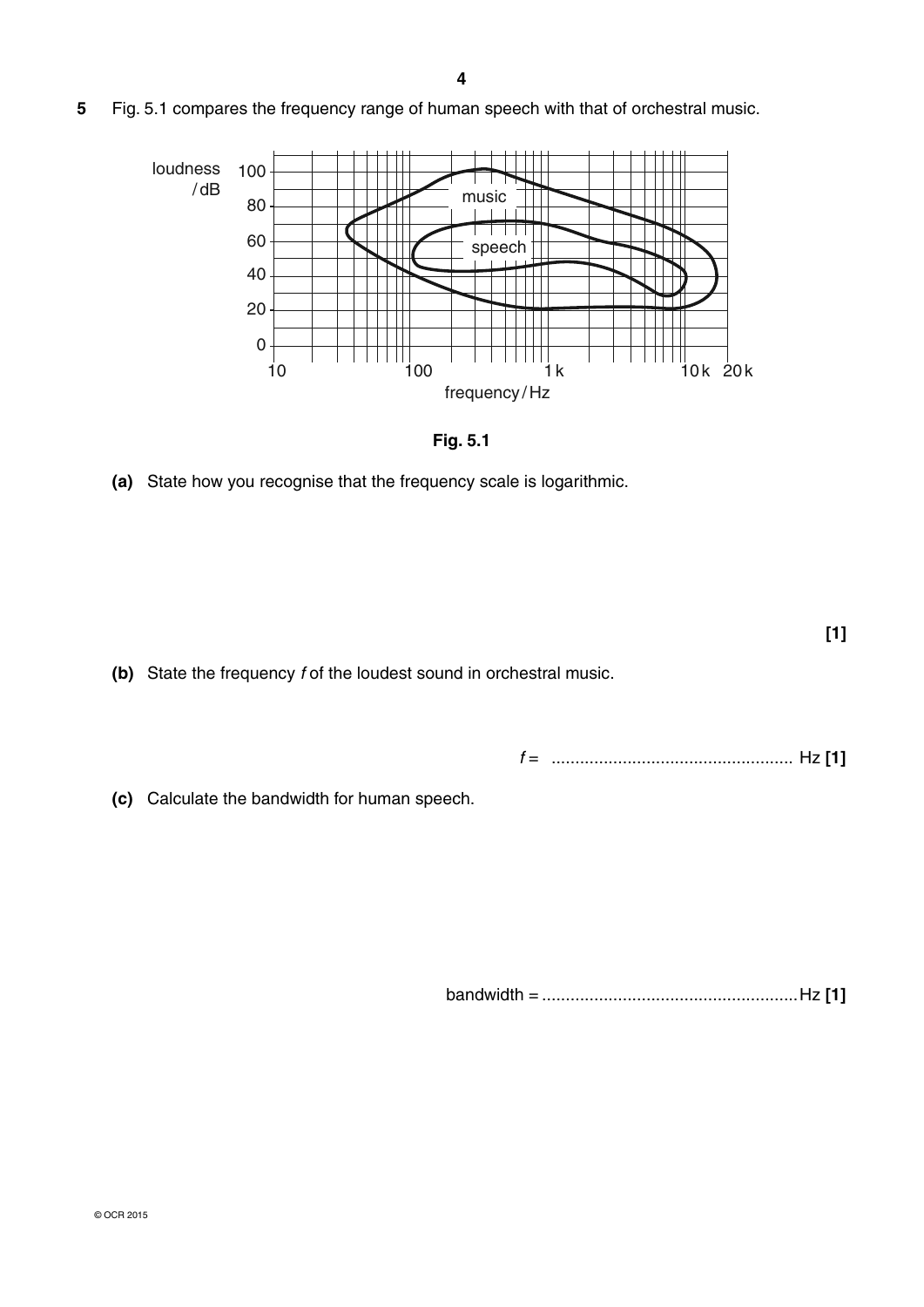- **6** A long-sighted person has a near point at 1.25 m from the eye. This is the smallest object distance from their eye for comfortable vision.
	- **(a)** Calculate the curvature of waves arriving at the eye from a distance of 1.25 m.

curvature = – ....................................................... D **[1]**

 **(b)** A person with a near point at 1.25 m needs spectacles to read a book at a distance of 0.25 m from their eye.

Calculate the power of the spectacle lens needed for this.

Make your method clear.

power of lens = ...................................................... D **[2]**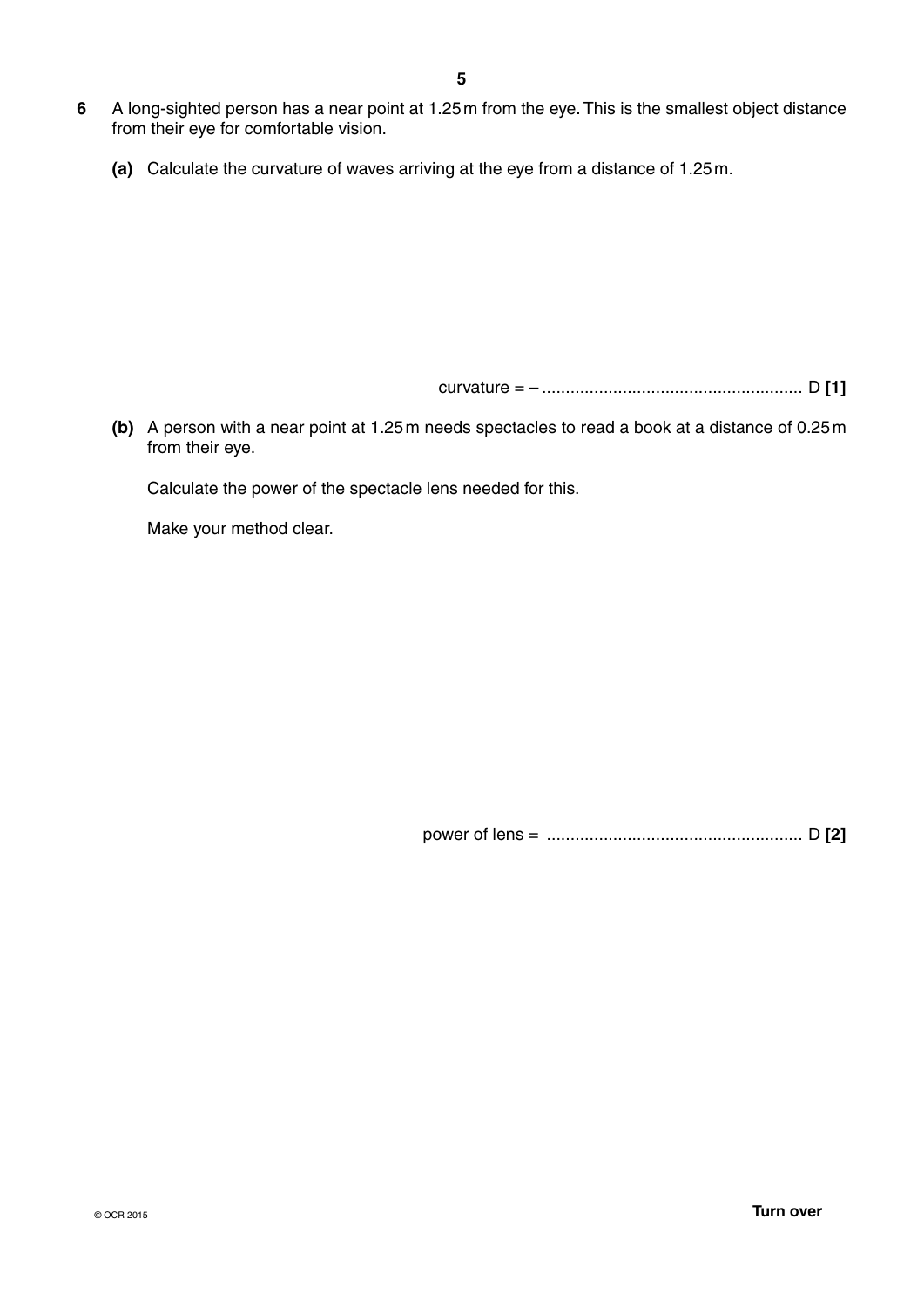**7** Fig. 7.1 shows how the voltage of a lithium-ion rechargeable battery varies with time as it discharges into a constant load of 5.0 Ω.

Graphs for temperatures of 50 °C and –20 °C are given.





- **(a)** State **two** effects of changing temperature on the voltage variation.
	- 1
	- 2

**[2]**

 **(b)** 1 Use data from Fig. 7.1 to estimate the average current delivered by the battery when operating at 50 °C. The load is constant at 5.0 Ω.

average current = ...................................................... A **[1]**

2 Estimate the charge delivered by the battery in one complete discharge when operating at 50 °C. Make your method clear.

charge delivered = ...................................................... C **[2]**

**[Section A Total: 21]**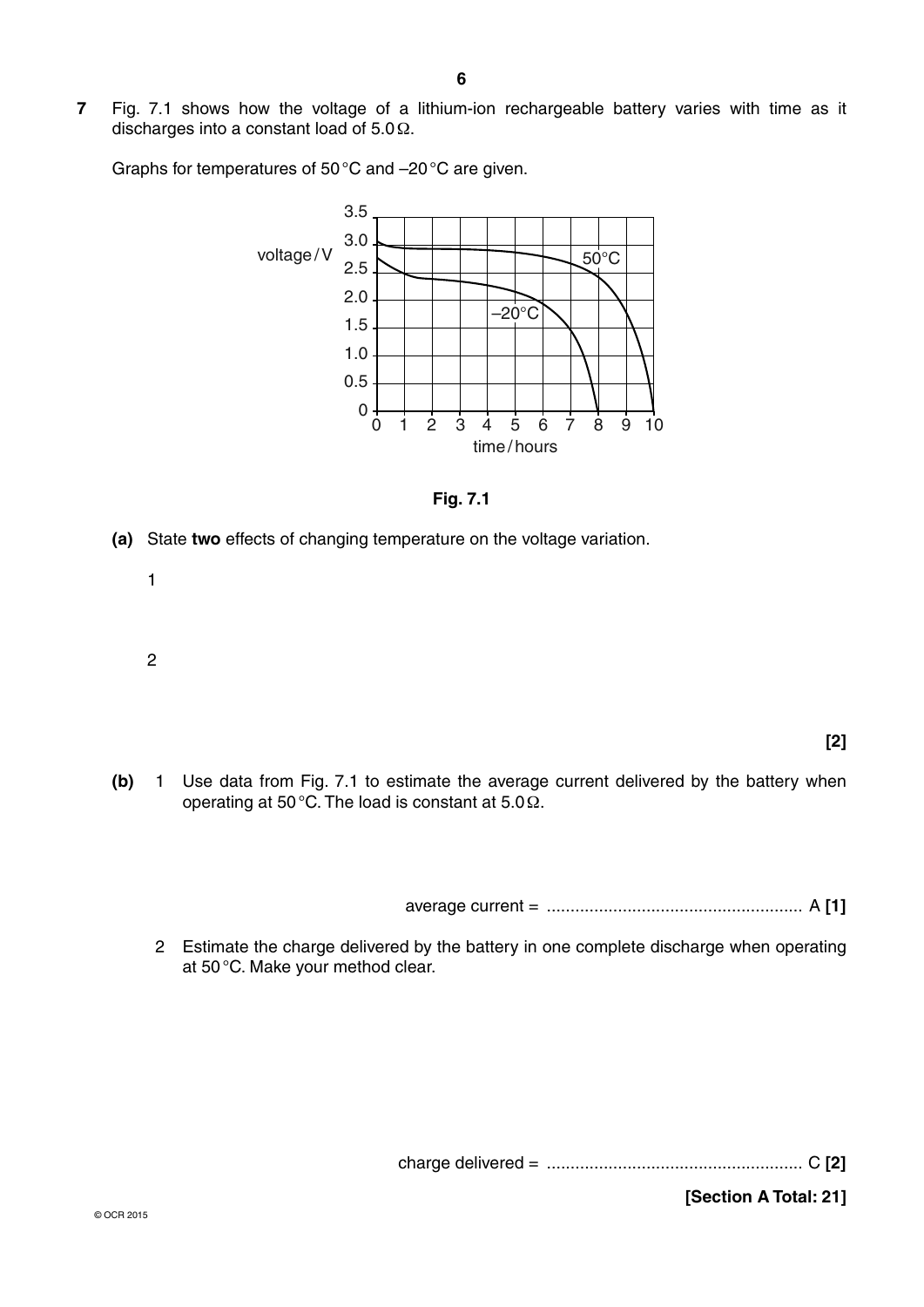**Section B starts on page 8**

**PLEASE DO NOT WRITE ON THIS PAGE**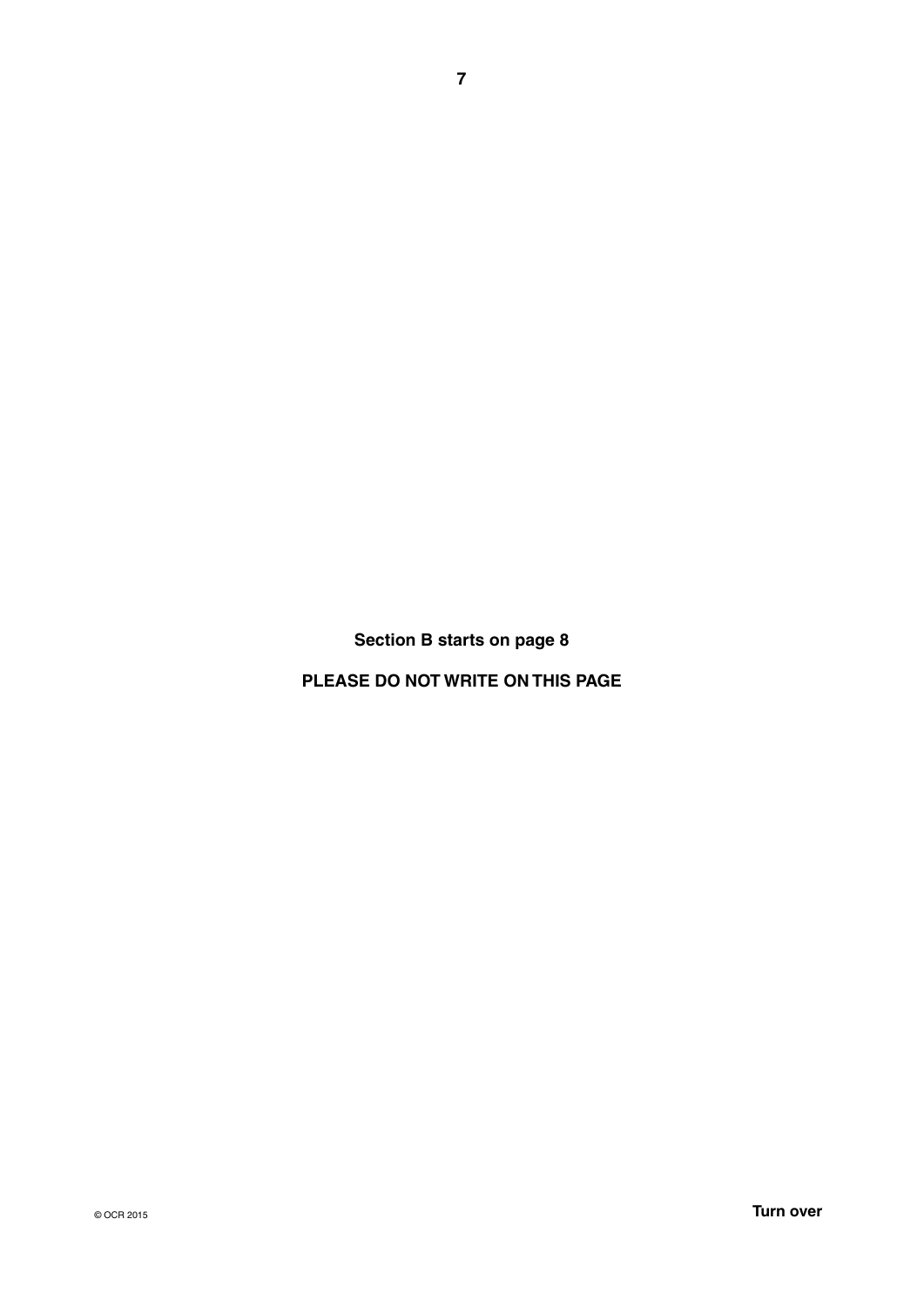**8**

## **SECTION B**



**8** Fig. 8.1 shows the graph of current against p.d. for a 6.0 V tungsten filament lamp.



 **(a)** State how data from the graph indicates that the filament is **not** obeying Ohm's law.

 **(b) (i)** Complete the table of Fig. 8.2 which shows data for the smallest and largest p.d. readings displayed in the graph.

| p.d./V | current/mA | resistance/ $\Omega$ | power/W |
|--------|------------|----------------------|---------|
| 0.11   | 35         |                      | 0.0039  |
| 6.00   |            |                      |         |

$$
Fig. 8.2 \tag{3}
$$

 **(ii)** State and explain why the filament in the lamp is not obeying Ohm's law.

You do not need to discuss the metal microstructure.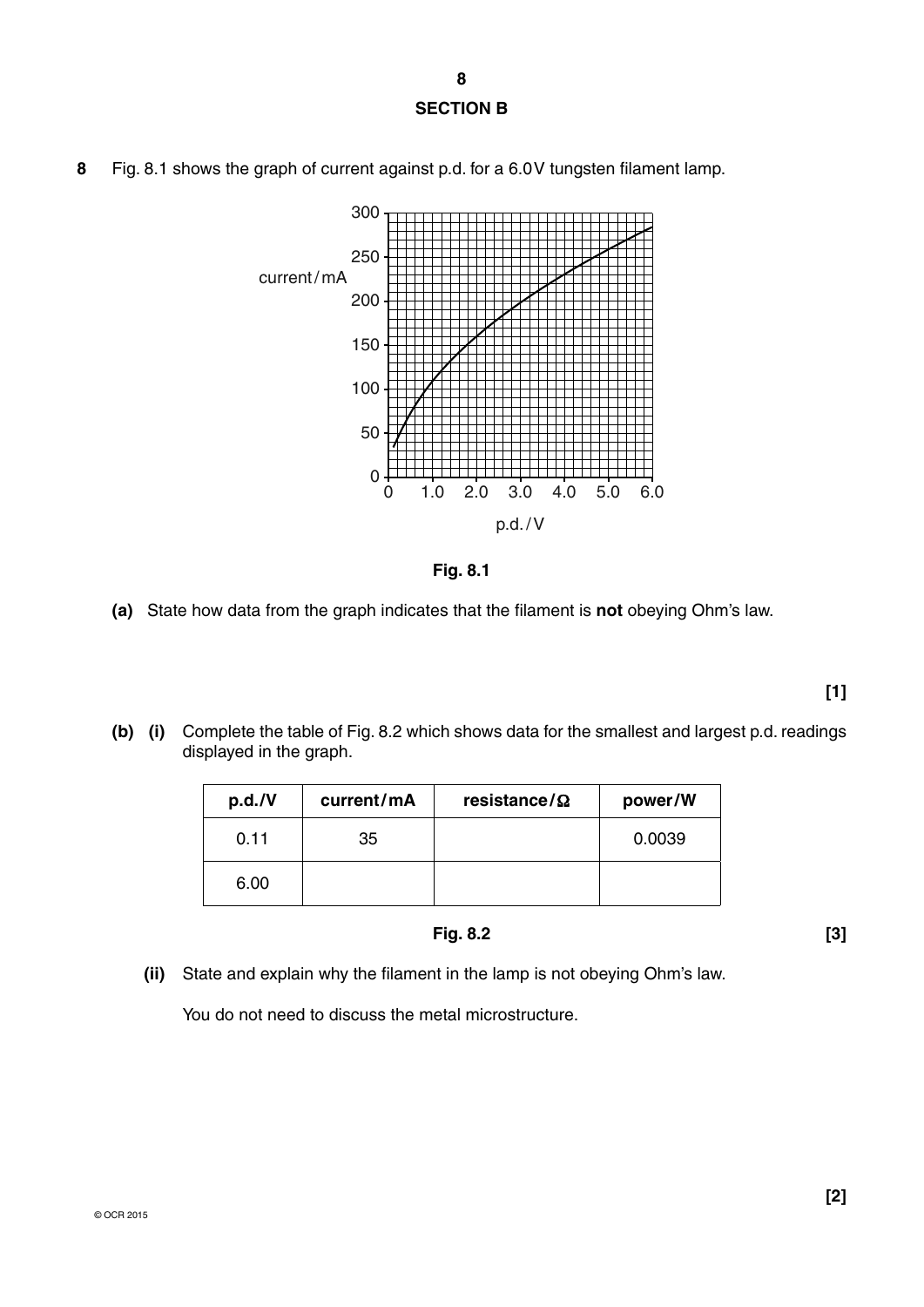**(iii)** The filament is made of tungsten wire of cross-sectional area  $3.2 \times 10^{-10}$  m<sup>2</sup>.

resistivity of tungsten at 20 °C,  $\rho_{20} = 5.6 \times 10^{-8} \Omega$  m

Calculate the length of wire needed to make the filament.

State any assumption made.

length = ..................................................... m **[3]**

 **(iv)** The tungsten of the filament heats to about 3000 °C when working at 6.0 V. **Estimate the value of**  $\frac{\rho_{3000}}{2}$  $\rho_{20}$ .

Assume that changes in filament dimensions during warming are not significant.

Make your reasoning clear.

ρ3000 = ......................................................... **[2]**  $\rho_{20}$ 

 **(c)** Explain in terms of microstructure why metals are good conductors of electricity. Suggest why the resistivity of tungsten might alter with temperature.



*Make your explanation clear and use technical terms spelled correctly in your answer.*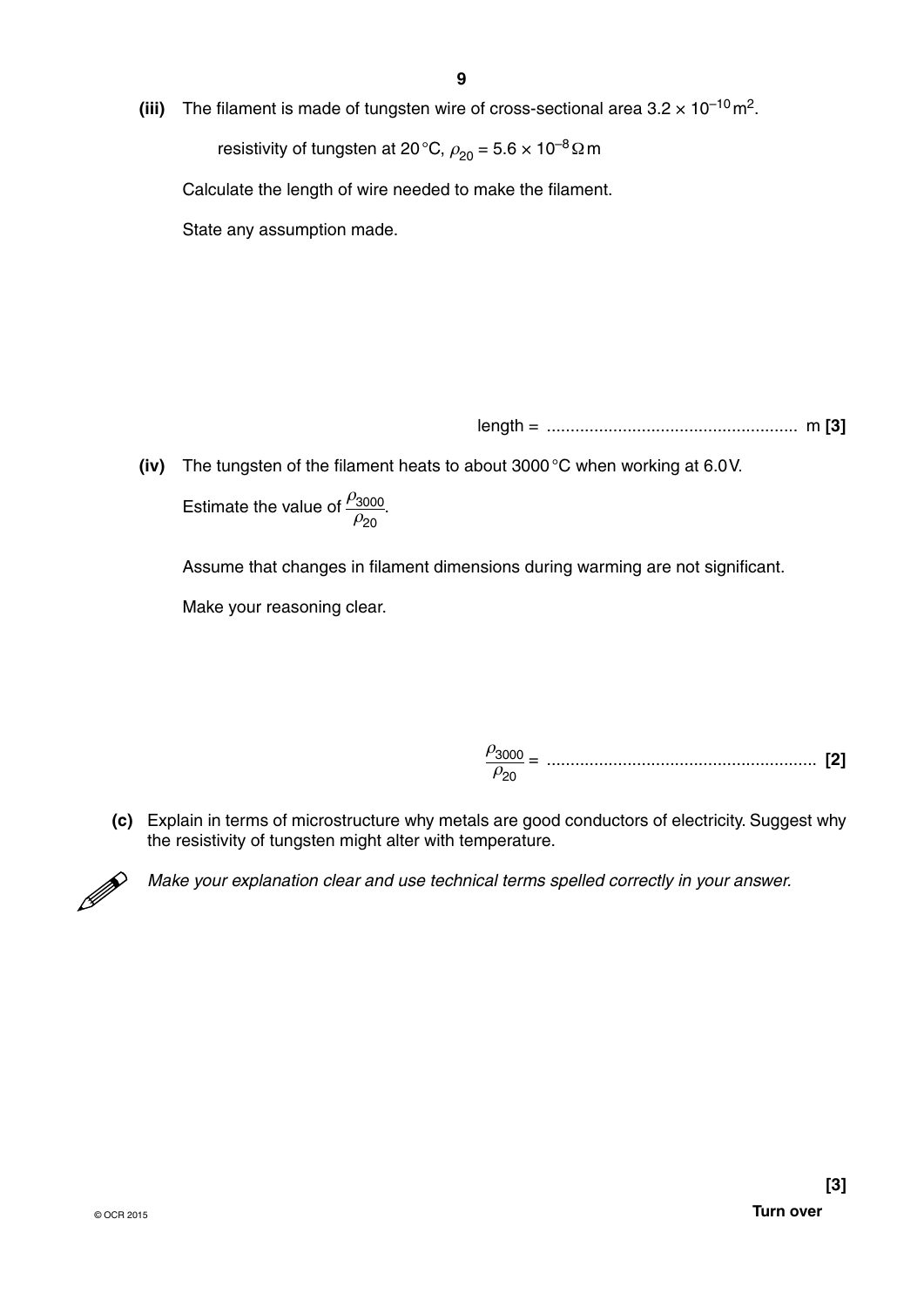**9** Fig. 9.1 shows the stress against strain graphs for four **metal alloys A**, **B**, **C** and **D** to their breaking points.





### **(a)** State which metal alloy

- **(i)** has the lowest Young modulus ....................  **(ii)** has the highest tensile strength ....................  **(iii)** has the greatest plastic region ....................
- **(b) (i)** Calculate the Young modulus for alloy **C**.

Young modulus = .................................................... Pa **[2]**

 **(ii)** A cable made of alloy **C** of length 420 m is stretched until its strain is 0.0075. Calculate the extension of this cable.

extension = ..................................................... m **[2]**

**[3]**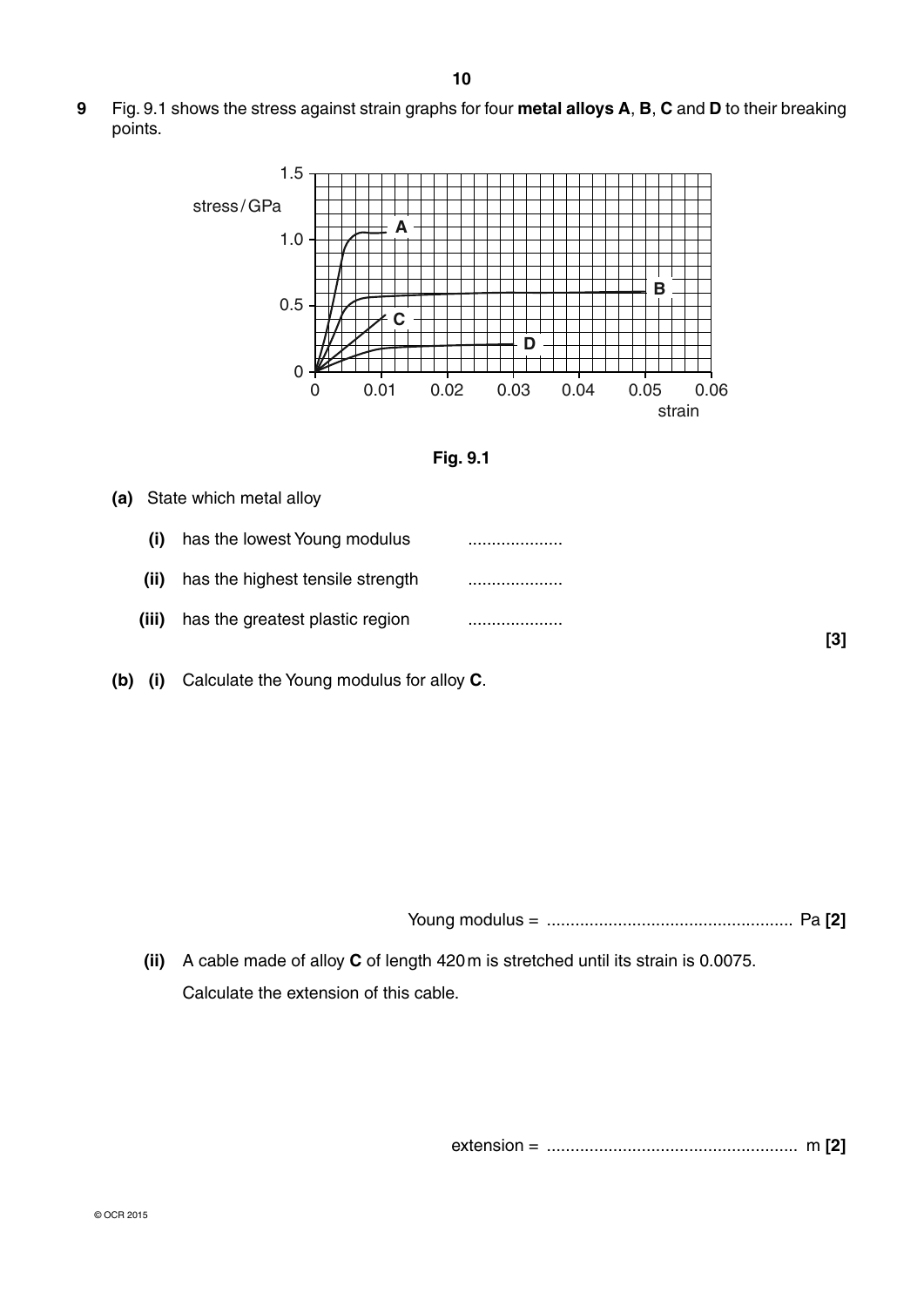**(c)** Many objects are made of metal alloys. Two examples are **(i)** the cables for a lift and **(ii)** the section of a car which crumples during a collision.

State with reasons which alloy **A**, **B**, **C** or **D** you would choose for each application. Explain how its microstructure could lead to the desirable mechanical behaviour as shown on Fig. 9.1.



Use technical terms spelled correctly in your answer.

 **(i)** the cables for a lift: alloy .............

 **(ii)** the section of a car which crumples during a collision: alloy .............

**[3]** 

**[3]**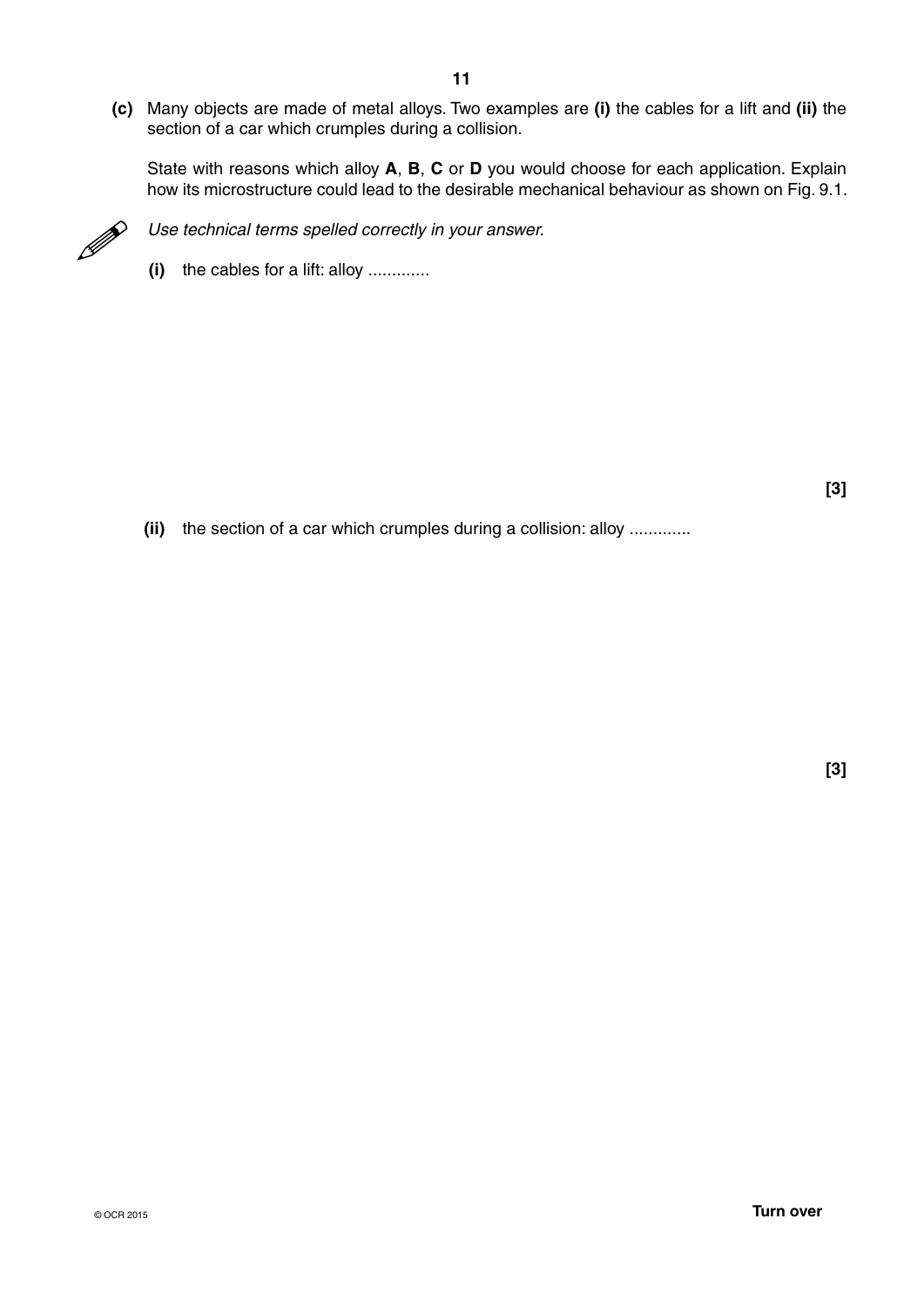**10** Fig. 10.1 shows an image made with atoms using a scanning tunnelling microscope. The image is less than 100 atoms wide.

Image removed due to third party copyright restrictions

## **Fig. 10.1**

- **(a)** The greyscale of the image has 16 alternative intensity levels.
	- **(i)** Show that 4 bits are needed for 16 levels.

- **[1]**
- **(ii)** Calculate the maximum number of bytes needed to store the image of Fig. 10.1.

maximum number = ................................................ bytes **[2]**

 **(iii)** The image from Fig. 10.1 is one frame from the movie, "A boy with his atom". The movie lasts for 90 s at a rate of 5 images per second.

Calculate the maximum number of bytes needed to store the movie.

maximum number = ................................................ bytes **[1]**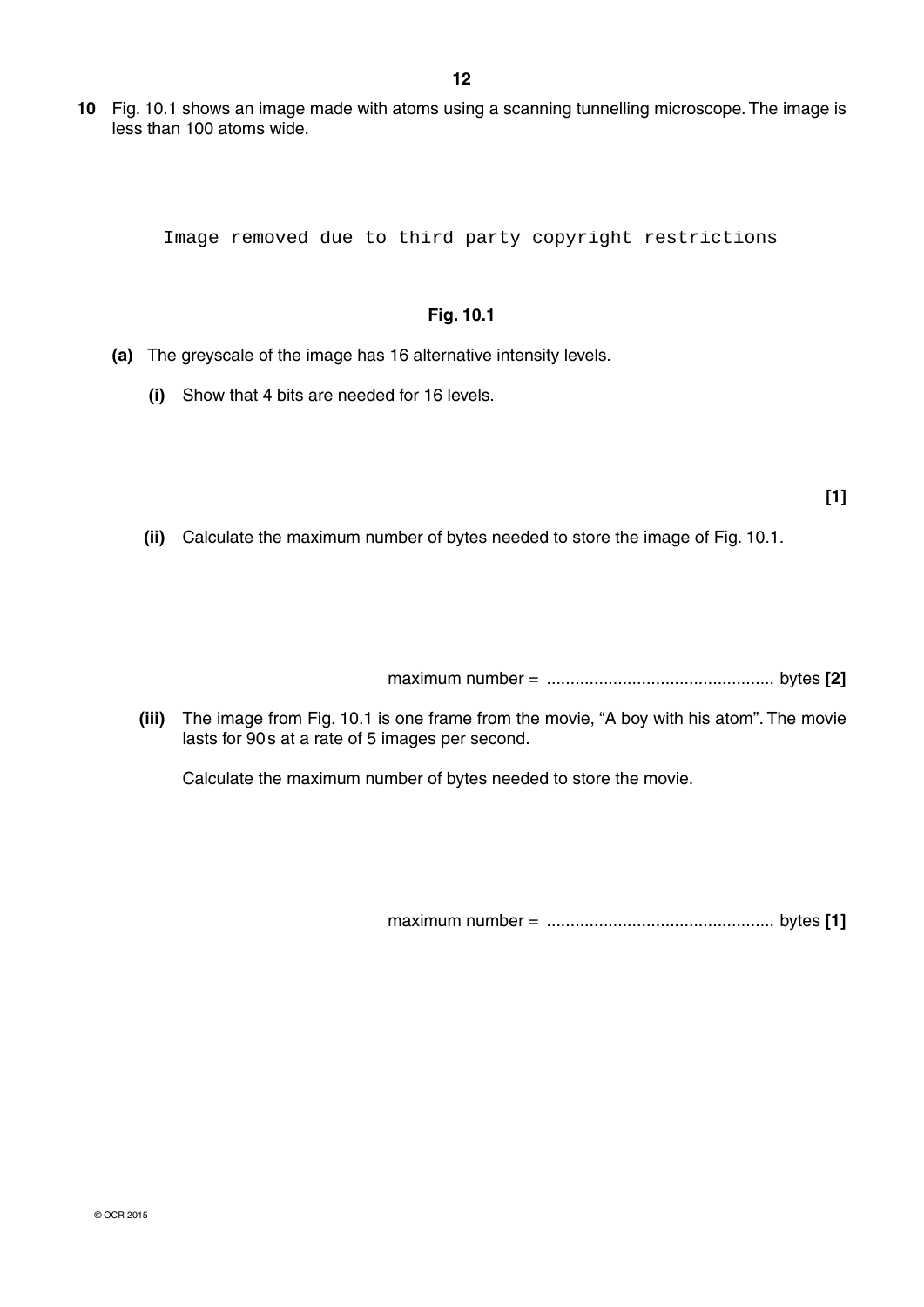**(b)** The diameter of the atoms used to make the movie is 270 pm.

Take measurements from Fig. 10.1 to calculate the magnification of the atoms in this image.

magnification = ......................................................... **[1]**

 **(c)** Use Fig. 10.1 to estimate the resolution of the image. Make your method clear.

resolution = .......................................... m pixel–1 **[2]**

**Question 10(d) begins on page 14**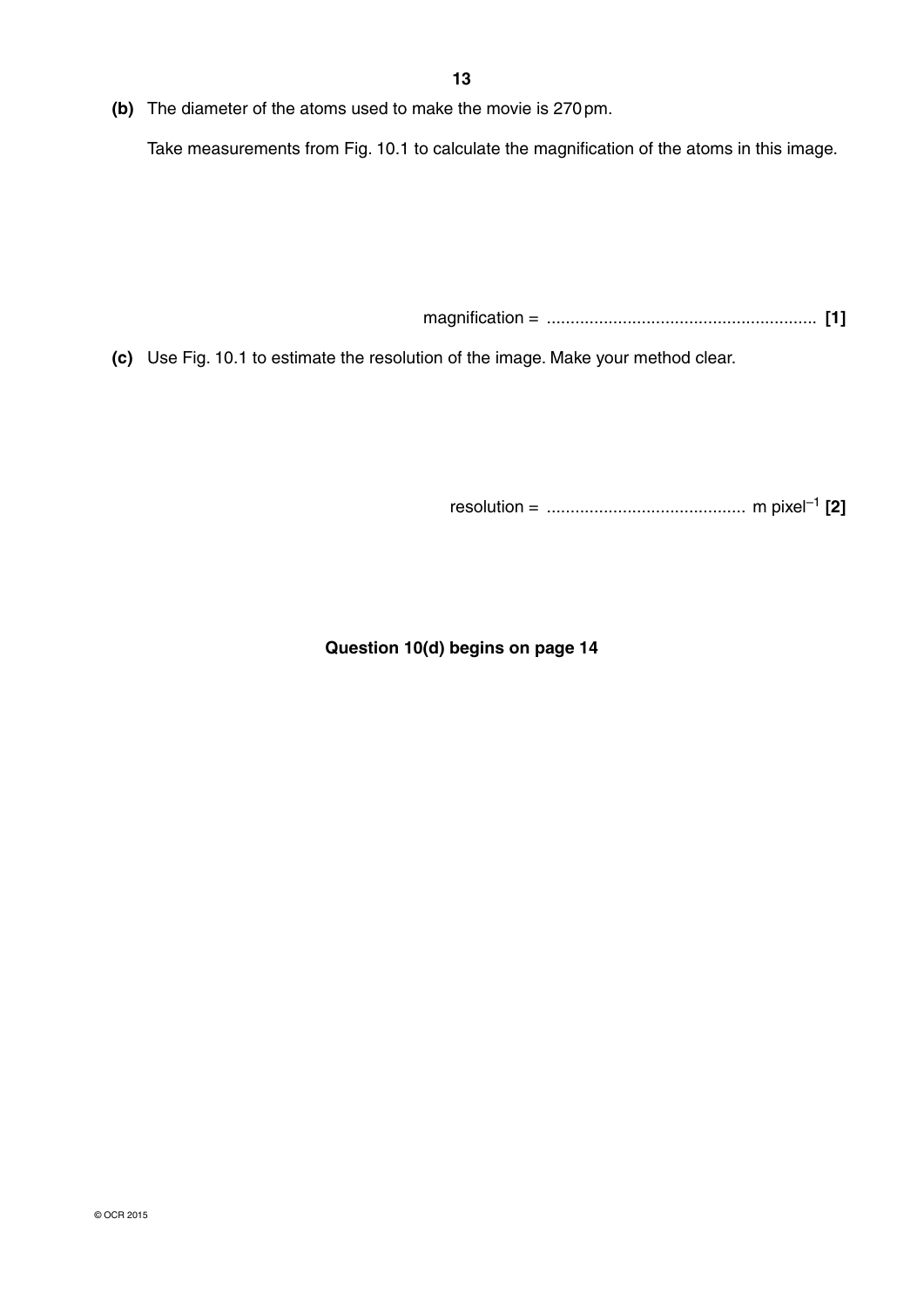



 **(i)** The sensitivity of the STM is defined as the gradient of the graph. Calculate the sensitivity at height *h* of 0.25 nm which is about one atomic diameter.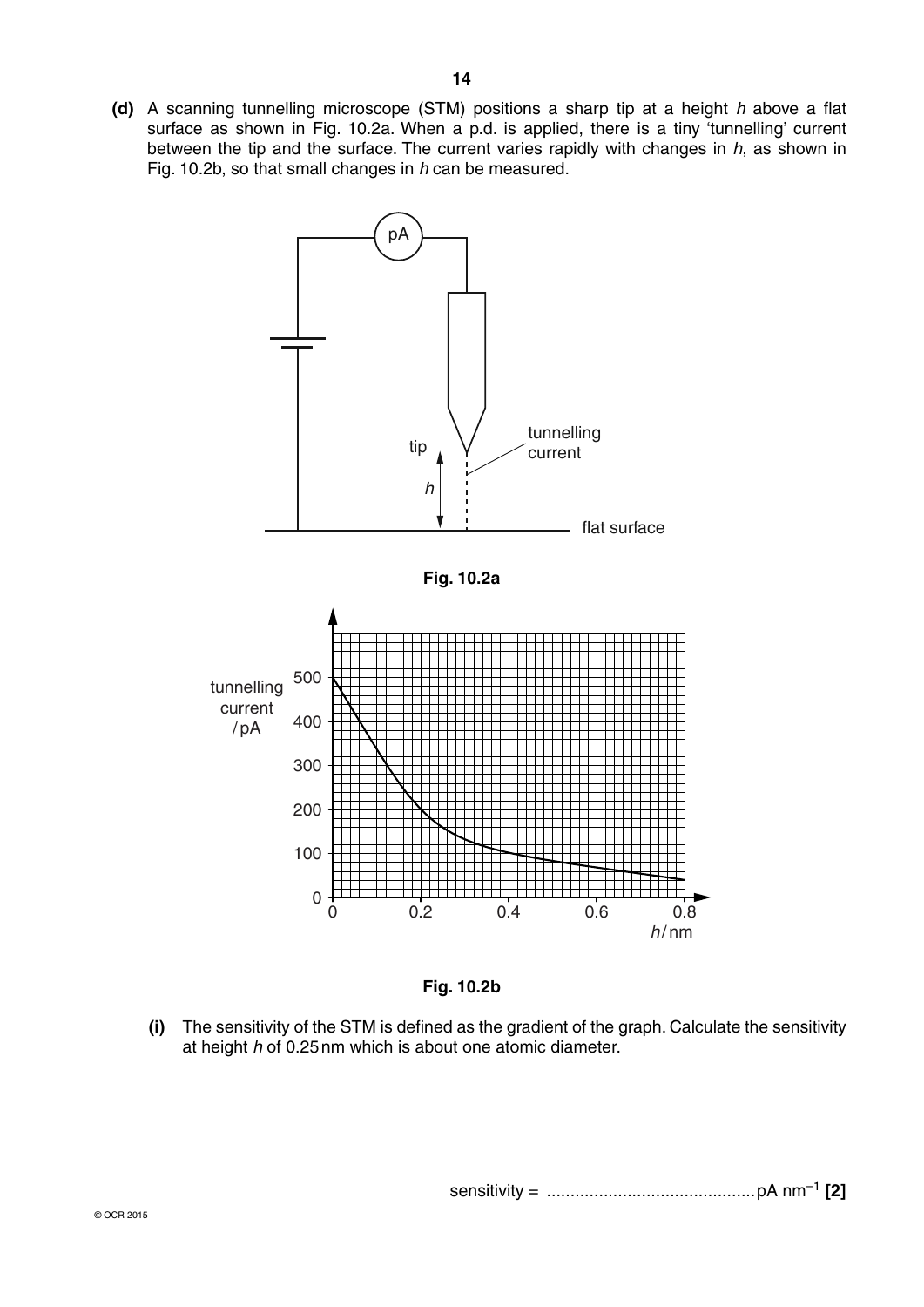**(ii)** Fig. 10.3 shows three atoms, of diameter 0.25 nm, on a surface. The tip of the STM is scanned across the surface at a constant height *h* of 0.40 nm above the surface.





On the axes shown on Fig. 10.3, use the data from 10.2b to draw the graph of tunnelling current against distance along the surface. The graph has been started for you. **[2]**

 **(iii)** Suggest how the graph you have drawn in Fig. 10.3 shows how the image in Fig. 10.1 was produced.

**[1]**

**[Section B Total: 39]**

## **END OF QUESTION PAPER**